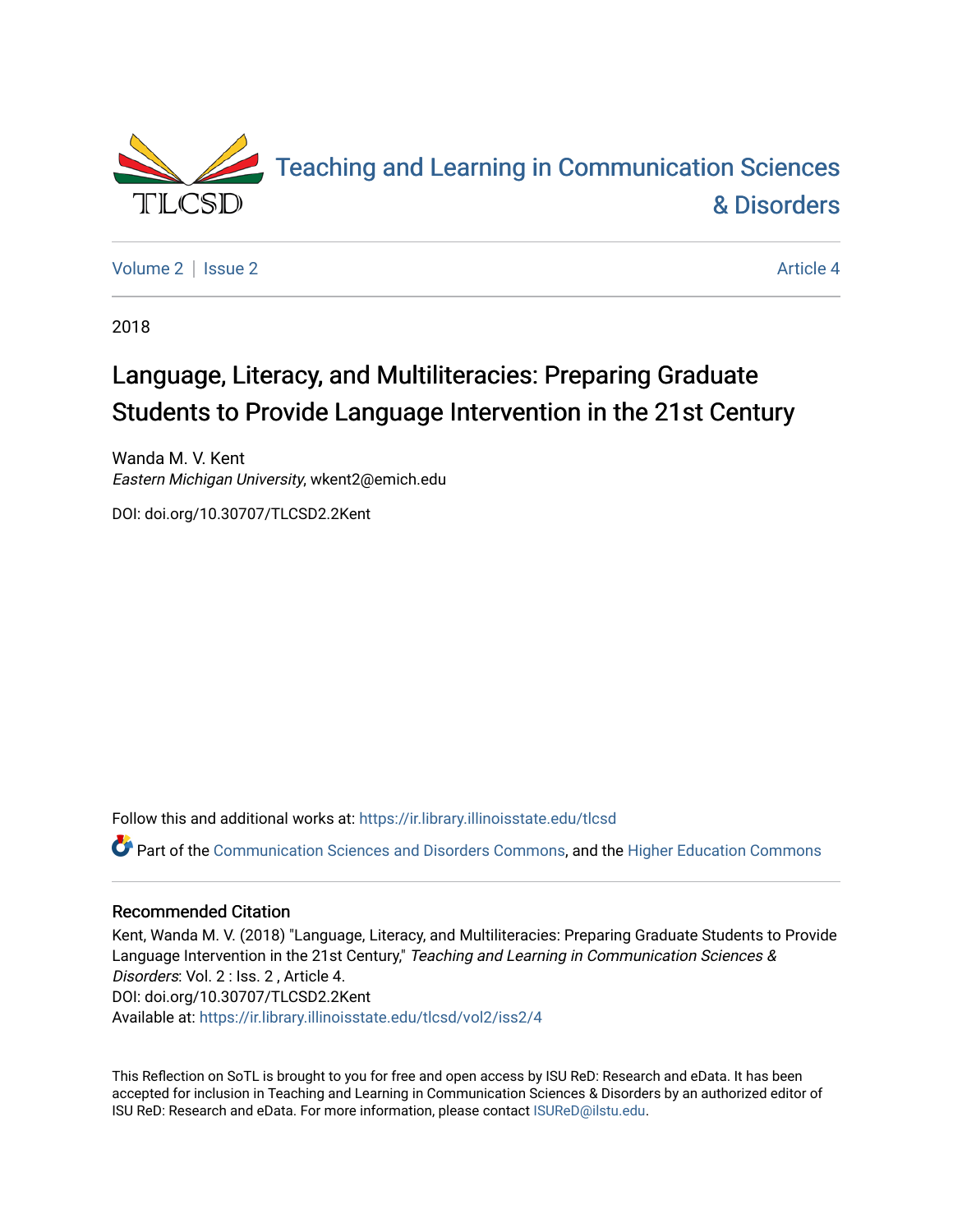## Language, Literacy, and Multiliteracies: Preparing Graduate Students to Provide Language Intervention in the 21st Century

#### Cover Page Footnote

Correspondence regarding this article should be addressed to: Wanda Kent, Department of Special Education, Eastern Michigan University, Ypsilanti, MI 48197. E-mail: wkent2@emich.edu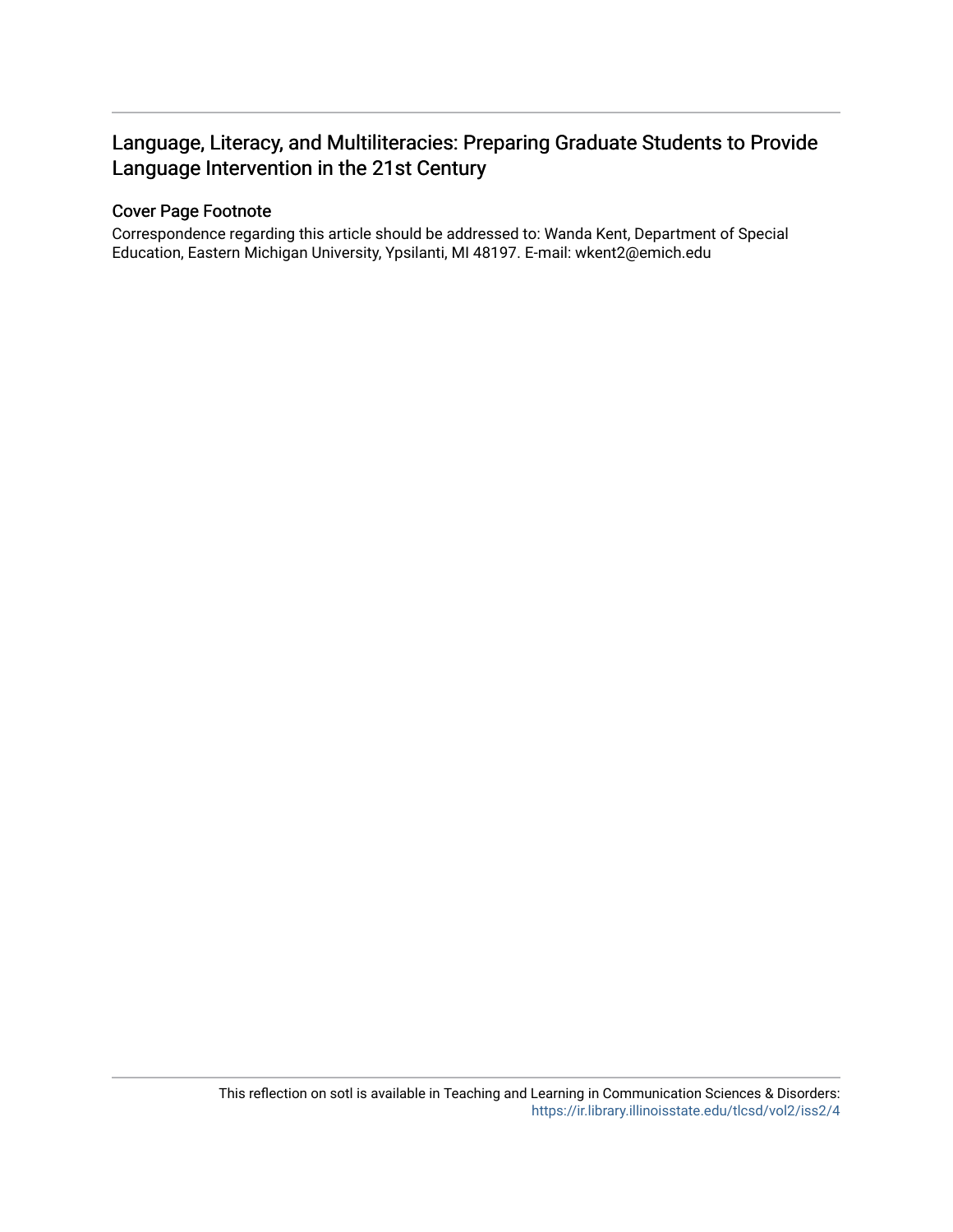The term *multiliteracies* (New London Group, 1996) has been used to describe forms of literacy, often associated with the use of new technologies, in which traditional linguistic content is embedded in, augmented by, or accompanied by information in various other modalities. Thus, the presentation of information in these new literacies or multiliteracies is typically *multimodal* (Kress, 2003). Linguistic and visual information, often with links to additional information, found on websites and in social media provide examples of these new literacies as do the changes in spelling, font size, and use of capitalization that may accompany text messages. These new forms of literacy contrast with traditional print literacy in which linguistic information is conveyed by lines of uniform black type printed from left-to-right on a paper page.

Professionals in communication sciences and disorders (CSD) have an inherent interest in literacy as a language-based skill and graduate students in the field receive extensive academic instruction related to language and literacy across the lifespan. However, current curricula focus almost exclusively on traditional perspectives of literacy. The aim of this paper is to examine issues related to the education of future clinicians who will provide speech-language services in the new communication contexts surrounding multiliteracies. It should be noted that, although issues related to multiliteracies warrant consideration in intervention for clients with various communication disorders, the particular focus in this paper is the potential impact of a multiliteracies perspective of literacy on school-age children with a language learning disorder (LLD; Paul & Norbury, 2012) and considerations for the future clinicians who will provide services to them in schools.

#### **Language and Literacy in CSD Curricula**

Students in graduate programs in CSD complete a comprehensive program of academic coursework related to traditional language and literacy skills in children and adults. Graduate students learn about early language and literacy skills development in children, the role these skills play when children enter school, how to intervene to provide remediation when children fail to develop language and literacy skills as expected, and how to intervene when language and literacy skills are impacted by illness or trauma. Graduate students also learn about later developing language and literacy skills in adults, considerations for intervention when these skills are impacted by illness or trauma, and the effect of language and literacy skills' levels on academic or vocational outcomes.

The weight placed on language and literacy teaching in graduate programs in CSD is not surprising given the extensive research that has documented the relationship between oral language and literacy skills (e.g., Catts, Adlof, & Weismer, 2006; Hogan, Adlof, & Alonzo, 2014; Tilstra, McMaster, Van den Broek, Kendeou, & Rapp, 2009). Indeed, frameworks such as the Simple View of Reading (Gough & Tunmer, 1986; Hoover & Gough, 1990) highlight the role of various language skills in reading and the American Speech-Language Hearing Association (ASHA) (2001) issued a position statement that outlined the role of speech-language pathologists with respect to reading and writing in children and adolescents.

Nevertheless, in the sixteen years since the publication of ASHA's position statement, the rapid pace of technological evolution has altered not only the nature and mode of communication, but it has also changed those with whom we communicate. Indeed, the very definition of literacy and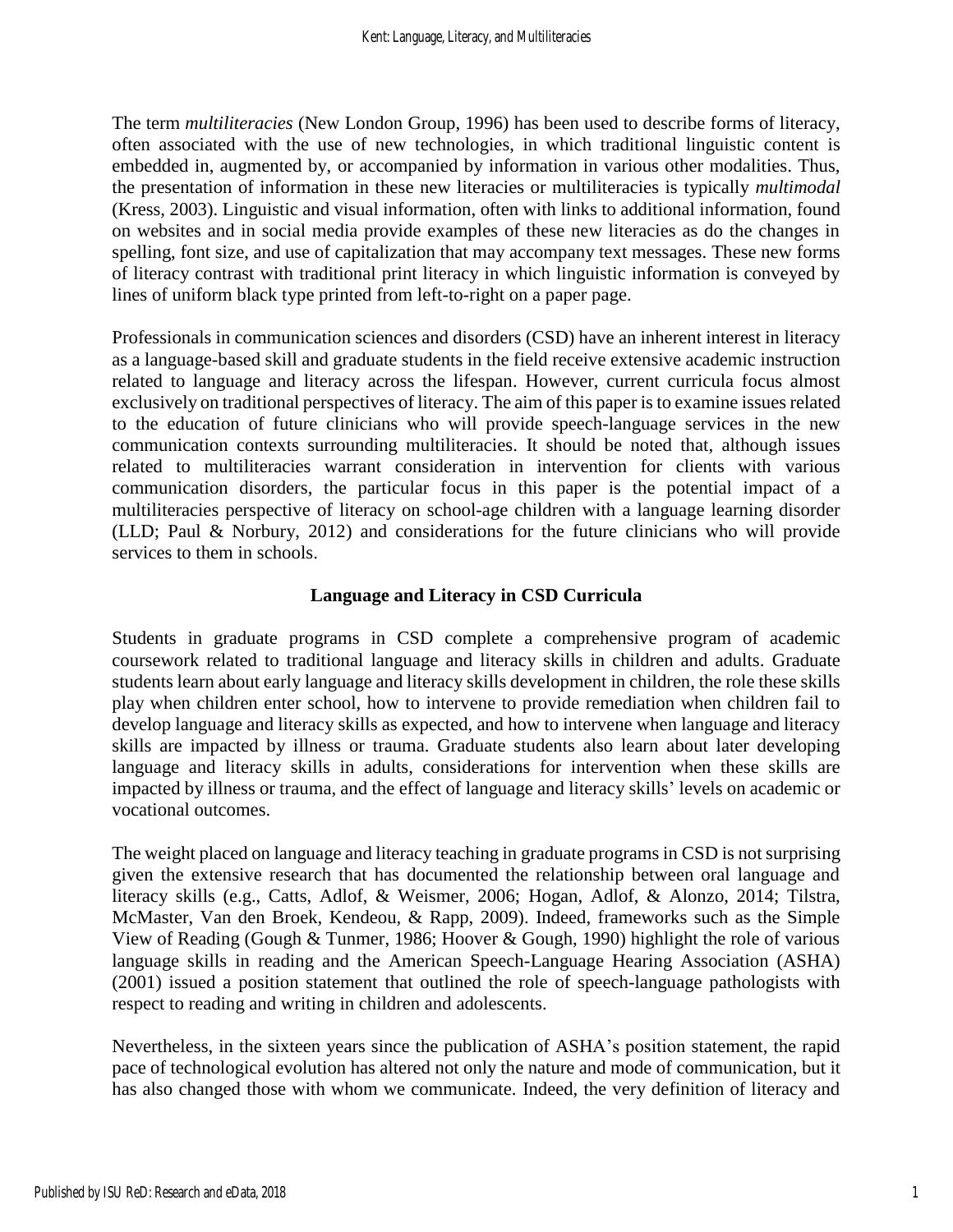what it means to be literate has new meaning. The accelerated rate of change in communication within society is challenging our profession not only to define how to address both the oral and written communication needs of clients within new technologies and social settings, but also to examine how best to prepare new practitioners entering the field. In addition to providing graduate students with information about language and literacy, consideration must be given to providing them with tools to also assess and provide intervention for multimodal representations of language and multiliteracies.

#### **The Emergence of Multiliteracies**

Traditionally, the development of reading and writing skills has been one of the primary objectives in education systems in North America. Although the approaches to teaching these skills have varied throughout the generations and although the terminologies have changed, the objective has remained the same: Children must learn to read and write print material. Research in CSD and other fields has examined various aspects of reading including early skills that may facilitate reading development (e.g., Carson, Gillon, & Boustead, 2013), factors related to reading comprehension (e.g., Hogan, Adlof, & Alonzo, 2014), and remediation programs for those students whose skills are not developing along the same paths as those of their peers (e.g., Snowling, 2013). Even though new ideas and new programs have emerged, the focus has remained on traditional print literacy skills. Nevertheless, the literacy landscape has changed dramatically in recent decades: Technology has produced smart phones, compact and efficient home computers, the internet, e-mail, and blogs, as well as social media such as Twitter, Snapchat, and Facebook. Using apps such as Viber, Skype, WhatsApp, and Facetime, individuals now have the ability to remain in constant communication, not only with those within their immediate community, but also with individuals around the world.

The concept of literacy has been redefined: It no longer refers to a single skill employed during reading and writing of traditional print media but rather a multitude of skills that are applied in various modalities. In response to these changes in society, education is changing its definition of literacy and the focus has turned to multiliteracies. The New London Group (1996) discussed the increased complexity of meaning conveyed by multiliteracies and described 6 modalities of literacy, each with their own respective *grammars*: "Linguistic Design, Visual Design, Audio Design, Gestural Design, Spatial Design and Multimodal Design" (p. 25). Within the context of multiliteracies and a multiliteracies curriculum, some or all of these modalities are employed. The last modality, Multimodal Design, creates layers of meaning from the other modalities so that a new meaning is created that goes beyond the meaning conveyed by each of the other modalities alone (New London Group, 1996).

Thus, the use of multiliteracies in the classroom has the potential to enrich the curriculum for most students; however, for those students, who do not have the prerequisite skills necessary for development of traditional literacy skills, a multiliteracies approach to learning may pose different benefits and challenges. One group of students who may have difficulty acquiring traditional literacy skills is that comprised of students with a LLD.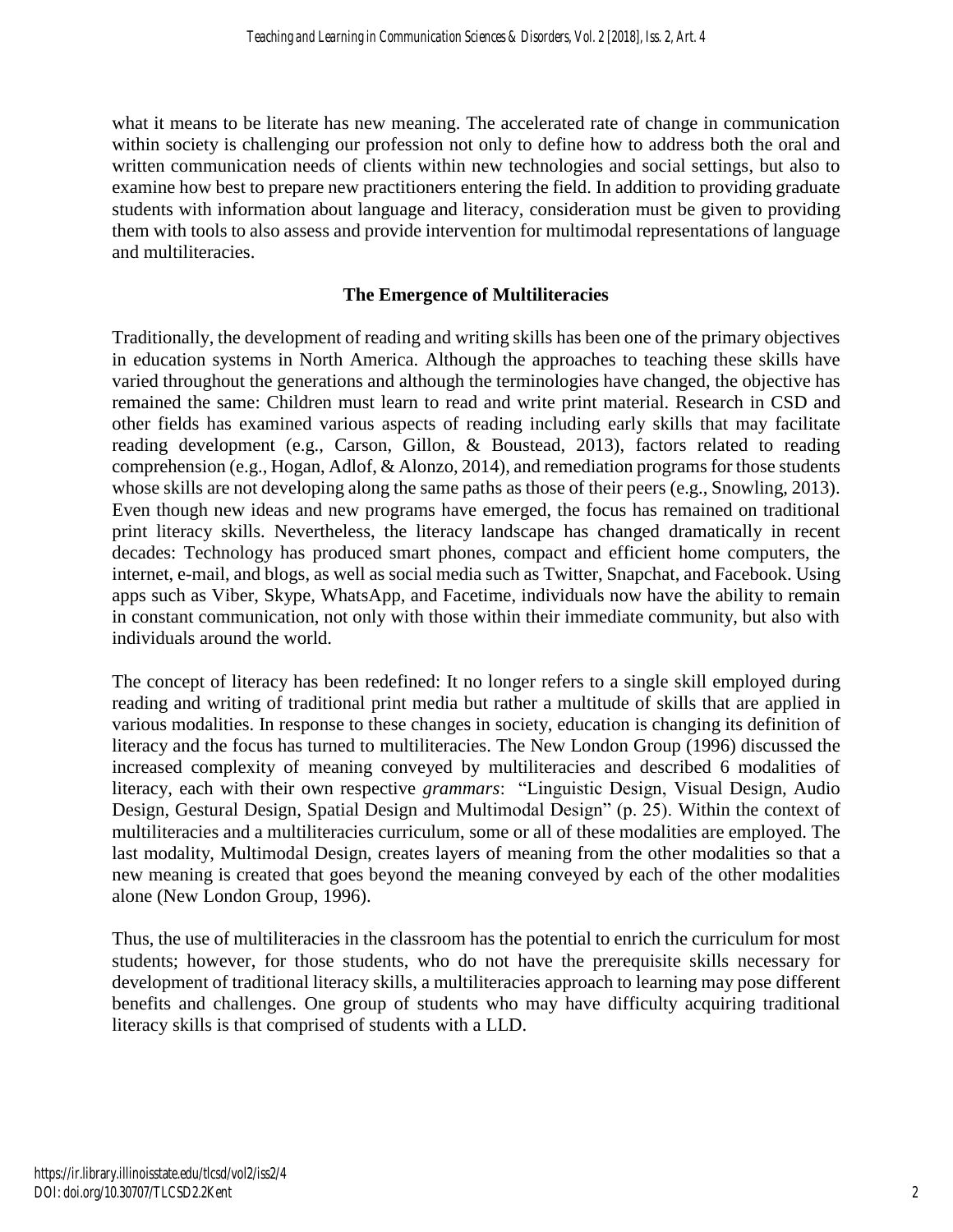#### **Literacy and Children with a LLD**

**Children with a LLD and Traditional Literacy.** Children who have been diagnosed with a LLD exhibit weaknesses in various aspects of oral language and literacy. These difficulties may be manifested in problems in comprehension or production of the structural aspects of language (e.g., syntactic, morphological, or phonological skills), the content of language (e.g., vocabulary and semantic knowledge), or the social use of language (e.g., pragmatic skills) (Paul & Norbury, 2012). Research has demonstrated that these children are also at risk for difficulties with development of age-appropriate reading, writing, and spelling skills (e.g., Catts, Fey, Tomblin, & Zhang, 2002). Furthermore, there appears to be a reciprocal relationship between oral language and reading development (ASHA, 2001; Catts et al., 2002).

**Children with a LLD in a Multiliteracies Environment.** As discussed previously, language and literacy skills today are required not only for traditional pencil-and-paper tasks but also for new forms of communication in which traditional forms of literacy are embedded. Educational institutions are acknowledging these new literacy requirements and changes are now seen beginning with the curricula in the early elementary school years. For example, some jurisdictions include in their language curricula not only oral communication, reading and writing, but also media literacy skills (See Ontario Ministry of Education, 2006). These changes may offer both potential benefits and challenges to children with language-learning disorders.

*Possible benefits in a multiliteracies environment.* Despite the complexity of a multiliteracies approach to education, there may be some advantages in such an approach for children who have weaknesses in language and literacy skills development. One of the first advantages to such an approach is that multiliteracies can facilitate a shift in focus from disability. Siegel (2006) introduced the term *semiotic toolkit* to describe the inherent meaning-making skills children possess when they enter the educational system. These skills relate not only to the sign system of print literacy but also sign systems related to visual literacy and technological literacy. From a multiliteracies perspective, the children's skills are assessed with respect to all the tools in the toolkit not only those tools related to specific academic content areas. Through this lens, children with language and *traditional* literacy weaknesses may demonstrate significant strengths in other *new literacies*. The children's weaknesses do persist; however, these are no longer viewed in isolation but in relation to children's strengths, affording both the children and those working with them a more balanced impression of their abilities. For graduate student clinicians, this perspective should dovetail with their clinical training which teaches them to evaluate both their client's strengths and weaknesses.

The concept of the semiotic toolkit leads to a second potential benefit of a multiliteracies approach when working with children who have weaknesses in language and literacy. That benefit is derived from the fact that not only do education professionals assess the toolkits of the children, but education professionals must assess the contents of their own toolkits. Within the rubric of a traditional learning model, the knowledge within the classroom rested primarily with the teacher. The teacher transmitted information to children via oral language and print media, and the children absorbed that information (Siegel, 1995). Siegel (1995) indicated that there is some evidence that use of a language-focused model in the classroom is limiting to children and that it reinforces this 'transmission model'. With the rapid pace of technological development, many children in schools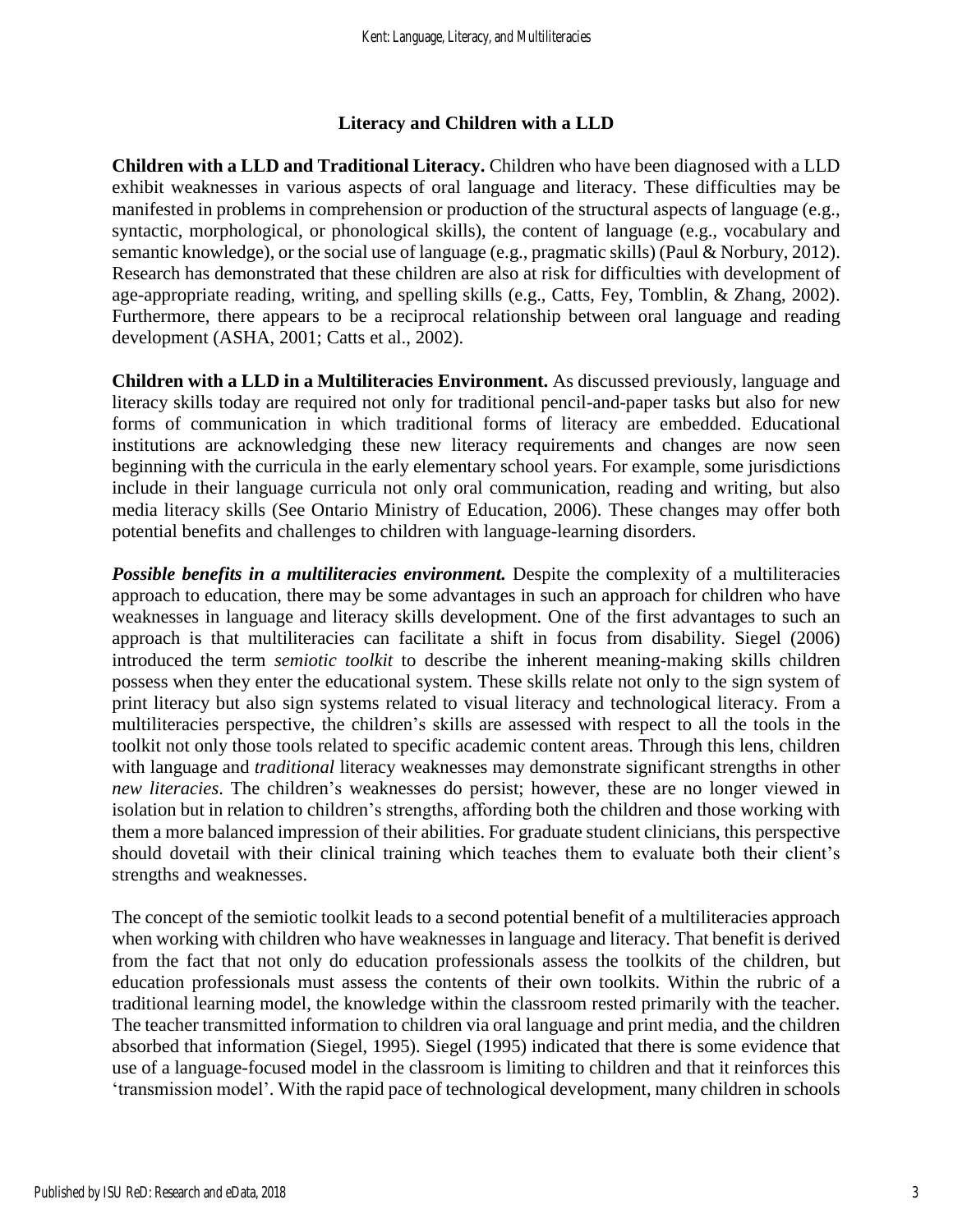possess greater technological knowledge than many education professionals. An honest evaluation by education professionals of the contents of their respective toolkits could equalize knowledge between education professionals and children, enabling all children to feel that they are bringing valued skills to the learning environment. Even the most technologically adept graduate student clinicians may find that their school-age clients have a greater and/or more current knowledge of technology than they possess. This offers the opportunity for the client to become the instructor, thereby providing occasions for a variety of authentic language and literacy activities.

Another benefit that may be derived from a multiliteracies approach to education is the advantage afforded by the redundancy and repetition involved in the presentation of a message in a variety of modalities. Children with weaknesses in language and literacy may not receive the same information from an oral or print message as their typically-learning peers. Their vocabulary knowledge may not provide them with the same semantic resources from which to obtain meaning; they may experience difficulty comprehending sentences that contain complex syntactic forms and their decoding and reading comprehension skills may be insufficient to obtain accurate meaning from text (Paul & Norbury, 2012). When oral and written language in classroom instruction is layered with meaning through the use of other modalities (e.g., visual representations, music, drama, or film), there may be increased opportunities for children with language-based weaknesses to access meaning. Nevertheless, it cannot be assumed that children may be able to access meaning in a given modality independently and, as Westby (2010) cautions, children may also require support in the use of visual representations. Finally, use of electronic text may offer another form of layering of meaning. For example, electronic texts that provide students with hyperlinks to explanations of word and text meanings can provide additional layers of meaning that may support children's text comprehension (RAND Reading Study Group, 2002).

*Potential challenges in a multiliteracies environment.* Although there may be many potential benefits for children with LLD in use of a multiliteracies curriculum, there are a number of constraining factors that must be considered. The primary concern is that despite their potential literacy strengths in a multiliteracies environment, these children continue to experience difficulty with traditional language-based or literacy-based tasks, and competence in the use of these traditional skills is presupposed by creators of new technologies. Luke (2003) described the skills required for proficiency in computer and internet use: "Consider, for instance, that just to get into any basic computer program requires facility with both print literacy and any number of symbolic languages so that we know where to click in order to move through menued choices" (p. 72).

Luke (2003) emphasized the role of print literacy as one of the foundational literacies in the multiliteracies involved in computer use. Thus, children with weaknesses in use of printed text may not be able to read the information efficiently enough on some websites to accurately follow the site's directions. Furthermore, children with language weaknesses may not have the vocabulary or semantic skills required to interpret meaning. Although these children may access some of the meaning conveyed by website designers, they may not access the full meaning or the most important parts of the meaning.

Another skill required by readers of web-based text is that of discernment. Readers in a multiliteracy environment must be able to sort relevant text from other stimuli (e.g., pop-ups and advertising text on the computer screen) and they must be able to discern fact from opinion.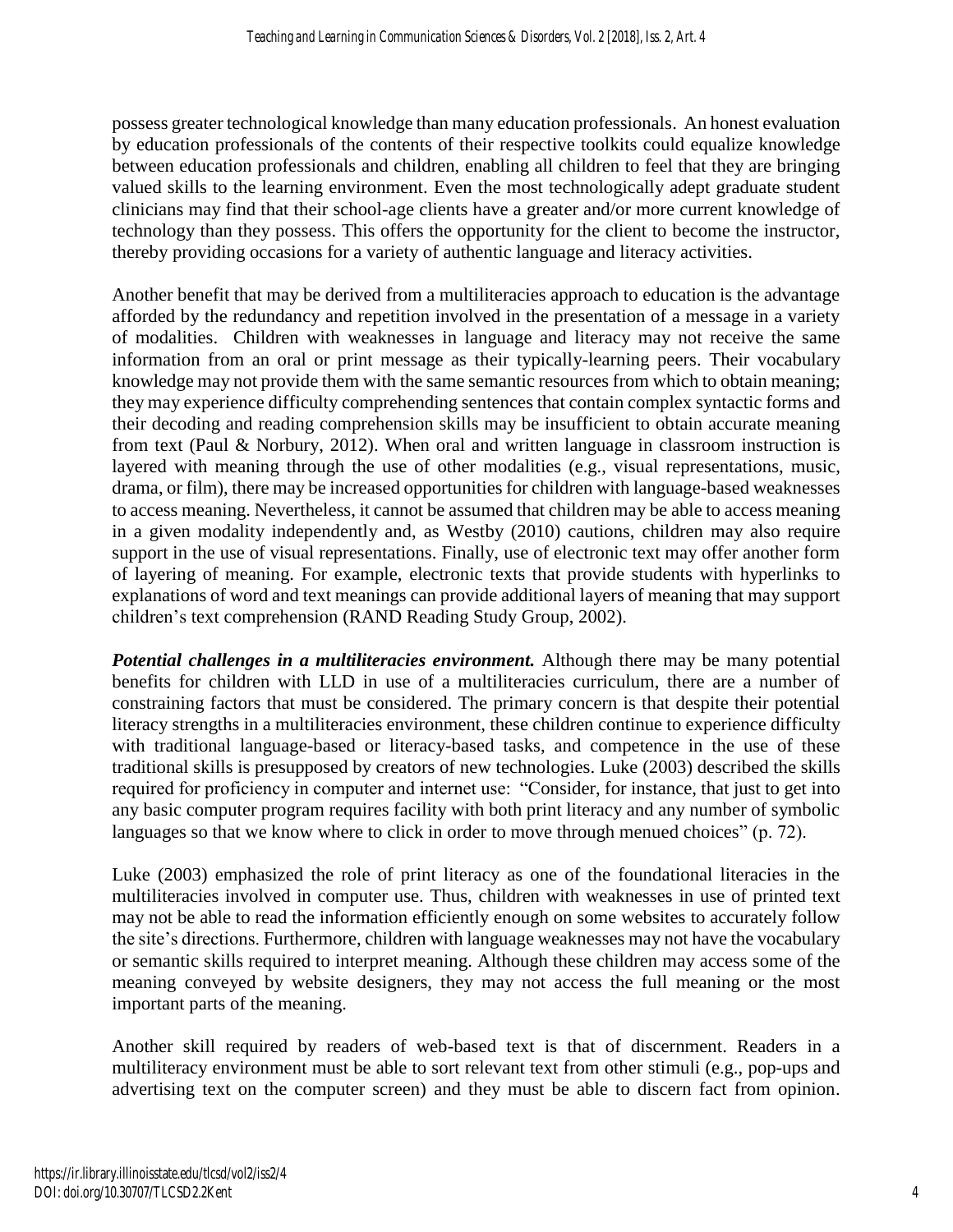Making these judgments may be difficult for children who are not adept at making inferences and comprehending abstract language.

Finally, there may be significant variability in the form of text used with new technologies (e.g., when sending text messages or tweets). Although some users of these technologies may adhere to traditional text forms, many will adopt minimalized text forms and these forms require new skills for both reading and writing. Skill is required when creating messages in these formats so that the intended message is conveyed within the constraints imposed by the medium (e.g., character limits in Twitter).

*Specific considerations relating to texting activity.* Studies of the characteristics of texting activity by school-age children with various language impairments provide examples of the new communication demands from this one frequently used mode of communication. Recent research has examined the effects of texting on language and literacy skills as well as texting abilities in both typically developing children and children with language or learning differences (e.g., Blom, van Dijk, Vasic, van Witteloostuijn, & Avrutin, 2017; Wood, Jackson, Hart, Plester & Wilde, 2011). Although some have questioned potential negative impacts of text language on traditional language skill development, this negative impact has not been supported by recent research (e.g., Wood et al., 2011).

Nevertheless, when Blom and colleagues (2017) examined the use of texting and textese in 55 children (ages 10 to 13) with typically developing language skills and 15 children with specific language impairment (SLI), both potential benefit and challenge in the use of texting was reported for the children with SLI. The authors found no difference in the text message length of children with typically developing skills and children with SLI; however, they did report that the children with SLI used fewer textisms (alternative word spellings) than the children with typically developing language skills (Blom et al., 2017). They also reported that the children with typically developing language skills omitted more words when texting than in speech whereas, the children with SLI produced a similar number of omissions in text and speech (Blom et al., 2017). The authors noted that this result may be reflective of failure on the part of the children with SLI to distinguish between texting and speech registers. Nevertheless, the authors observed that texting appeared to enable the children with SLI to meet socio-emotional needs, such as, expressing ideas/feelings that they may not have been able to express otherwise (Blom et al., 2017).

Although, Blom and colleagues (2017) identified a possible social language benefit from texting for children with SLI, skilled texting demands skilled language and literacy use. Research with school-age children has reported that textism use may be positively related to phonological awareness skills (Coe & Oakhill, 2011; Plester, Wood & Joshi, 2009), verbal reasoning skills (Plester, Wood, & Bell, 2008), writing skills (Plester et al., 2008), word reading skills (Plester et al., 2009), vocabulary skills (Plester et al., 2009), and spelling skills (Plester et al., 2008; Wood, Meachem, Bowyer, Jackson, Tarczynski-Bowles, & Plester, 2011). Additionally, texting skills (i.e., speed and accuracy of textese reading) were positively related to literacy skills (Kemp & Bushnell, 2011). Finally, Plester and Wood (2009) observed that several forms of textisms demand strong language and literacy skills, particularly in the areas of phonological awareness and alphabet knowledge, and noted that text messages that are produced phonetically demand strong phonological awareness skills on the part of both sender and receiver.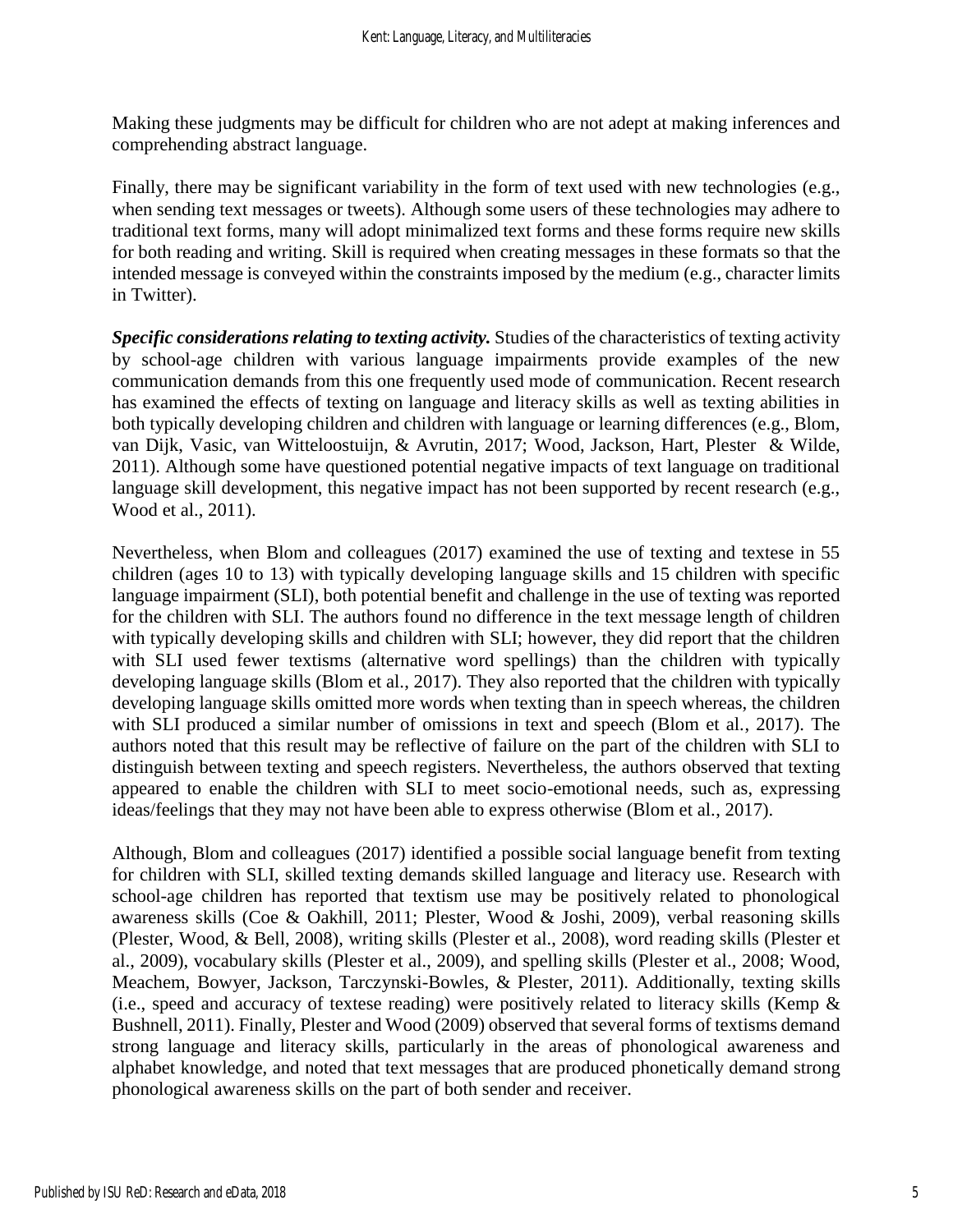### **Preparing Graduate Students to Provide Speech-Language Intervention in a Multiliteracies Environment**

Graduate students in CSD are uniquely situated to help their school-age clients navigate this new literacy landscape. The majority of current graduate students have not known a world without digital technology; however, the challenge is to enable graduate students to develop critical thinking skills and flexible thinking skills that will enable them to view the communication landscape from a broad perspective. They must be able to take the foundational knowledge they have acquired about oral language and literacy, and apply this knowledge within new communication settings and with new communication tools. They must also be able to identify children's needs in all communicative contexts and help children develop the skills and/or strategies required to meet those needs.

**Increasing Graduate Students' Awareness of the New Communication Landscape.** Although graduate students acquire knowledge about traditional models of language and literacy skills in their academic courses, language and literacy skills today are required for new forms of communication in which the traditional skills are embedded and supply just one component of the message. Graduate students must be challenged to extrapolate their academic learning about language and literacy to the new communication demands and technologies encountered by children both inside and outside of the classroom. It may be appropriate across all academic courses in CSD to encourage graduate students to examine: 1) what it means to communicate; 2) how individuals communicate; 3) what skills are required to communicate effectively; 4) the meaning of literacy; and 5) what it means to be literate. This discussion could then lead to a consideration of multiliteracies and communication with new technology as well as consideration of the requisite skills required for these forms of communication.

**Helping Graduate Students Recognize New Communication Demands.** Although most graduate students are experienced users of new technologies, they may not recognize the language and communication demands involved in their use. However, just as they have been encouraged to peel away the layers of traditional classroom academic tasks to identify the language and literacy demands at each layer, today's graduate students must do the same to identify the language and literacy skills required by new communication contexts and technologies in the classroom and beyond. Moreover, given that new modes of communication (i.e., texting) are often the preferred mode of communication, particularly among the young, it is appropriate that graduate students in CSD learn to identify the task requirements of these new modalities and tailor their intervention to support children's language and literacy skills in these authentic communication activities.

Some fairly straightforward changes to graduate curricula could be implemented to facilitate this learning by graduate students in CSD. For example, in courses about school-age language and literacy disorders, a discussion of current research could highlight the potential benefits and challenges for children with LLD when they engage in new literacy activities such as texting. This discussion could then be extended to examine the various forms of literacy or multiliteracies that are required of children in the classroom, the home, and various social/recreational activities. Graduate students could brainstorm ways to tailor their assessments to include information about children's skills in these authentic literacy contexts and then to generate appropriate language goals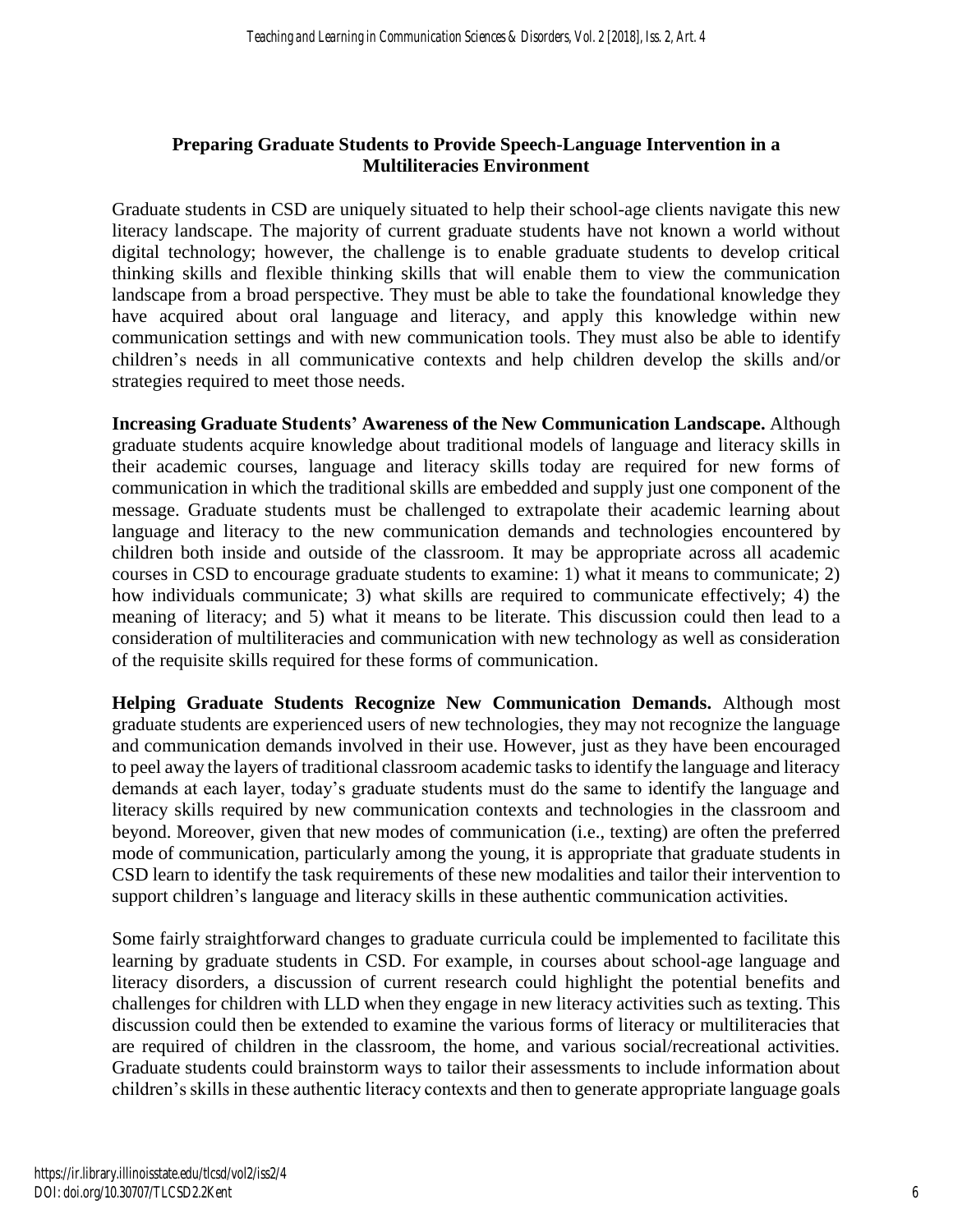that would support both traditional and new forms of literacy. For example, the relationship between the development of phonological awareness skills and traditional literacy skills is well established (e.g., Carson et al., 2013), and a relationship between phonological awareness skills and texting skills has been noted in the sample of research discussed earlier in this paper (See Coe & Oakhill, 2011; Plester & Wood, 2009). This is one area in which the overlap of skills between traditional and new literacies may be more readily apparent for graduate students.

**Helping Graduate Students Apply Traditional Principles of Practice to New Literacies.** There are various ways in which a multiliteracies approach can be incorporated into speech-language intervention. Firstly, a multiliteracies perspective may be adopted as the framework for intervention. This may begin at the assessment and data gathering stage. Graduate students in CSD could be encouraged to seek information regarding the type, amount, and quality of children's use of various technologies as appropriate for children's ages, stages of development, and abilities. For children with LLD, the effect of their language skills on their ability to engage with new forms of literacy could be examined.

At the intervention stage, engagement with new forms of literacy may be appropriate in intervention activities. For example, Malani (2013) indicated that increases in student motivation and students' perceptions of themselves as readers are possible benefits of use of digital texts in speech-language intervention. However, appropriate planning and introduction of the text must be completed before using multimedia, such as videos, to support comprehension so that the new media do not distract from the content (Malani, 2013). Additionally, use of a multiliteracies approach may be particularly appropriate in work with individuals from specific cultural groups. For example, Inglebret and colleagues (2011) stated that many facets of a multiliteracies perspective parallel traditional cultural practices in Indigenous communities. Finally, Westby (2010) described a multiliteracies approach to intervention that was implemented with two adolescents with language impairment. The intervention plan was constructed as a four-component *multiliteracies map* that outlined skills to be learned and activities to be used to develop those skills within a multiliteracies framework. Westby (2010) stated that use of the multiliteracies map to frame intervention helps support student communication skills development (e.g., social and academic language skills) "...in a way that prepares students for the literacy demands of the 21<sup>st</sup> century" (p. 70).

Secondly, intervention employing new literacies and new technologies may be used to address traditional language and literacy goals as it has been suggested that skills related to new literacies may support growth in other language skills. Plester and Wood (2009) described the potential benefits to traditional literacy skills associated with children's texting activity and stated that "the sophisticated manipulation of language as achieved through functional practice and active experience gained through texting, may provide a transferable skill concerning the ready application of enhanced phonological knowledge and thus aid standard literacy development" (p. 1115). Furthermore, the use of mobile devices has been shown to have an intervention effect in various types of academic interventions in educational settings (Sung, Chang, & Liu, 2016).

Finally, specific skills required for new literacies may be targeted directly in intervention. For example, Plester and colleagues (2008) noted that texting requires awareness of the difference in register between Standard English and text language; however, as noted previously, Blom and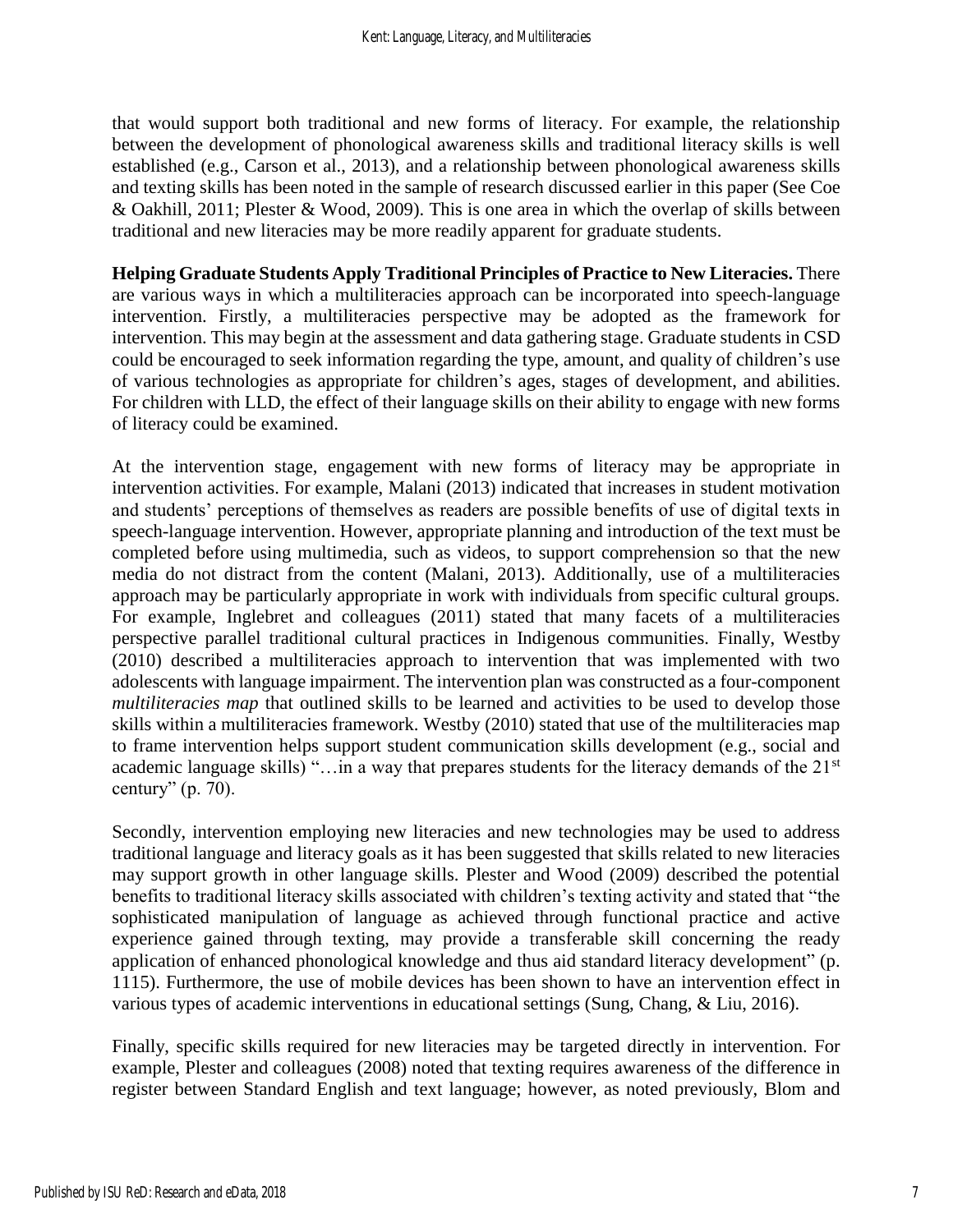colleagues (2017) questioned whether children with SLI distinguish between Standard English and texting registers. For some children for whom texting is an important part of their social activity, it may be appropriate to use texting as one context in which to target pragmatics and appropriate use of register.

#### **Conclusions**

Multiliteracies curricula and multiliteracies research hold great promise; however, they also hold new challenges for future clinicians and those who educate them. Change is occurring in elementary and high school classrooms; however, modifications are also required at the curricular levels in higher education in order to prepare clinicians who are equipped to adapt their practices in schools. At this point in educational history, these alterations are particularly relevant. Recent technological, economic and social changes have combined to create an atmosphere in which multiliteracies no longer exist only in research, but are a reality of everyday life. If one of the main purposes of education is to provide tools to enable children to function as capable and enlightened citizens in their world, then education must expose them to a variety of literacies and instruct them in their use. Nevertheless, traditional literacy remains a foundational component of these multiliteracies.

Given the pace of technological change in society today, it is more important than ever that graduate students in CSD have a solid knowledge base regarding oral language and its relationship to 'traditional' literacy, not only to address children's immediate needs within these areas, but also to anticipate how children may require these communication skills in novel settings. They must be prepared to be flexible, adaptable, critical thinkers and astute clinicians who recognize the language demands of the tasks required of children in schools or social/recreational settings, and who are prepared to assist children on their caseloads to develop the skills or strategies to meet those demands. Mills (2009) stated, "The multiliteracies argument has awakened literacy educators to recognise that the skills required to communicate effectively in society are constantly changing" (p. 108). Thus, graduate students in CSD and those who educate them must be prepared to stay abreast of the technological times and adapt their practices accordingly.

#### **References**

- American Speech-Language-Hearing Association. (2001). *Roles and responsibilities of speechlanguage pathologists with respect to reading and writing in children and adolescents* [Position Statement]. Retrieved from www.asha.org/policy.
- Blom, E., van Dijk, C., Vasic, N., van Witteloostuijn, M., & Avrutin, S. (2017). Textese and use of texting by children with typical language development and specific language impairment. *Computers in Human Behavior*, *66*, 42-51.
- Carson, K. L., Gillon, G. T., & Boustead, T. M. (2013). Classroom phonological awareness instruction and literacy outcomes in the first year of school. *Language, Speech, and Hearing Services in Schools*, *44*, 147-160. doi:10.1044/0161-1461(2012/11-0061)
- Catts, H. W., Adlof, S. M., & Weismer, S. E. (2006). Language deficits in poor comprehenders: A case for the simple view of reading. *Journal of Speech, Language, and Hearing Research*, *49*, 278-293.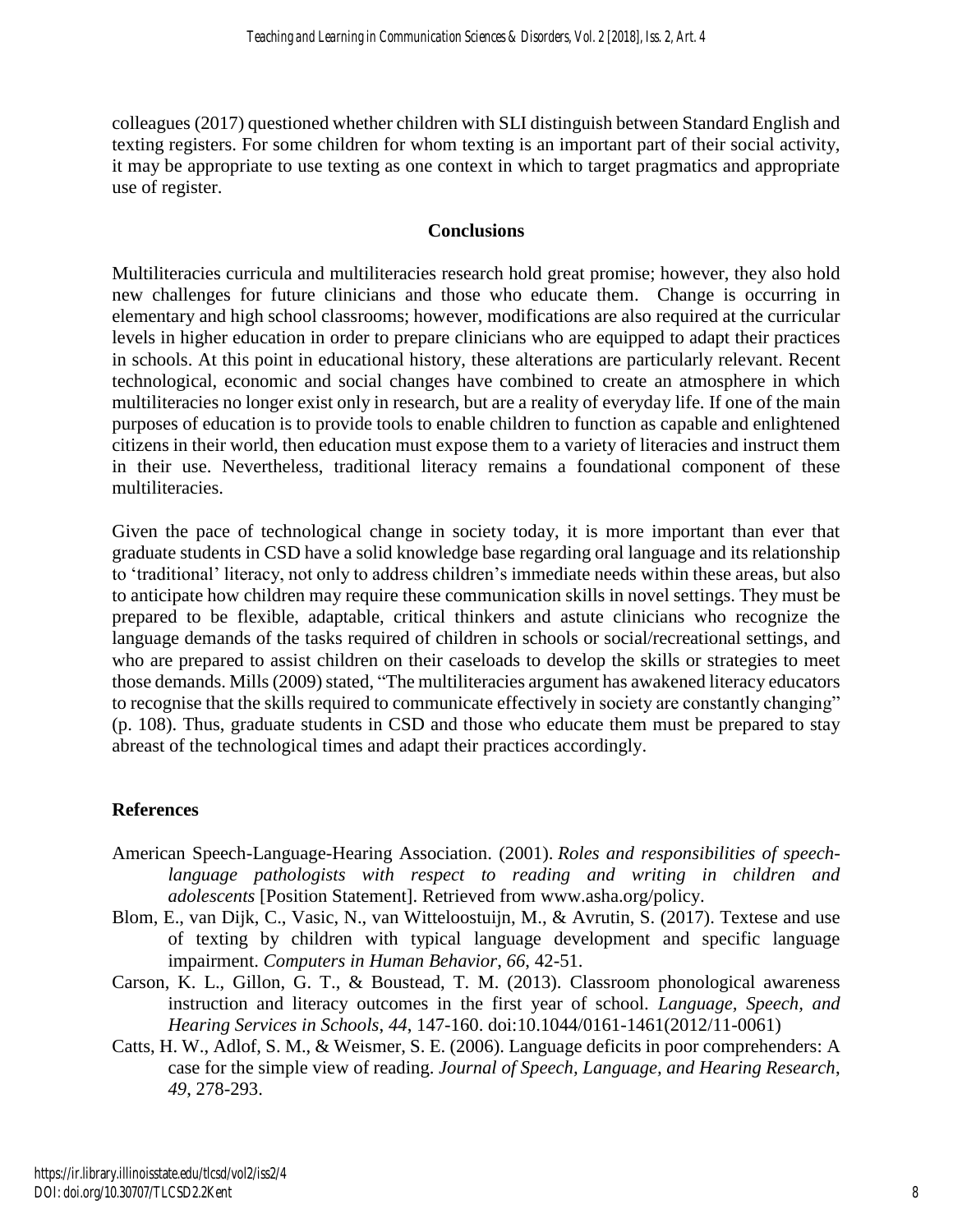- Catts, H. W., Fey, M. E., Tomblin, J. B., & Zhang, X. (2002). A longitudinal investigation of reading outcomes in children with language impairments. *Journal of Speech, Language, and Hearing Research*, *45*, 1142-1157.
- Coe, J. E. L., & Oakhill, J. V. (2011). TxtN is ez f u no h2 rd: The relation between reading ability and text-messaging behaviour. *Journal of Computer Assisted Learning*, 27, 4-17.
- Gough, P. B., & Tunmer, W. E. (1986). Decoding, reading, and reading disability. *Remedial and Special Education*, *7*, 6-10. doi: 10.1177/074193258600700104
- Hogan, T. P., Adlof, S. M., & Alonzo, C. N. (2014). On the importance of listening comprehension. *International Journal of Speech-Language Pathology*, *16*(3), 199-207. doi: 10.3109/17549507.2014.904441
- Hoover, W. A., & Gough, P. B. (1990). The simple view of reading. *Reading and Writing: An Interdisciplinary Journal*, *2*, 127-160.
- Inglebret, E., Pavel, D. M., & Pavel, K. (2011). Multiliteracies: An approach for framing service delivery with indigenous children. Downloaded from http://sig14perspectives.pubs.asha.org.
- Kemp, N., & Bushnell, C. (2011). Children's text messaging: Abbreviations, input methods and links with literacy. *Journal of Computer Assisted Learning*, *27*, 18-27.
- Kress, G. (2003). Design and transformation: New theories of meaning. In B. Cope & M. Kalantzis (Eds.), *Multiliteracies: Literacy learning and the design of social futures* (pp. 153-161). New York: Routledge.
- Luke, C. (2003). Cyber-schooling and technological change: Multiliteracies for new times. In B. Cope & M. Kalantzis (Eds.), *Multiliteracies: Literacy learning and the design of social futures* (pp. 69-91). New York: Routledge.
- Malani, M. (2013). Entering the digital literacy era: Considerations for digital texts in intervention. Retrieved from: http://sig16perspectives.pubs.asha.org.
- Mills, K. A. (2009). Multiliteracies: Interrogating competing discourses. *Language and Education*, *23*(2), 103-116. doi: 10.1080/09500780802152762
- New London Group. (1996). A pedagogy of multiliteracies: Designing social futures. *Harvard Educational Review*, *66*, 60-92.
- Ontario Ministry of Education. (2006). *The Ontario Curriculum, Grades 1-8: Language, 2006 (revised)*. Retrieved from
	- <http://www.edu.gov.on.ca/eng/curriculum/elementary/language18currb.pdf>
- Paul, R., & Norbury, C. F. (2012). Language disorders from infancy through adolescence: Listening, speaking, reading, writing, and communicating (4th ed.). St. Louis, MO: Elsevier.
- Plester, B., & Wood, C. (2009). Exploring relationships between traditional and new media literacies: British preteen texters at school. *Journal of Computer-Mediated Communication*, *14*, 1108-1129. doi:10.1111/j.1083-6101.2009.01483.x
- Plester, B., Wood, C., & Bell, V. (2008). Txt msg n school literacy: Does texting and knowledge of text abbreviations adversely affect children's literacy attainment? *Literacy*, *42*(3), 137- 144.
- Plester, B., Wood, C., & Joshi, P. (2009). Exploring the relationship between children's knowledge of text message abbreviations and school literacy outcomes. *British Journal of Developmental Psychology*, *27*, 145–161.
- RAND Reading Study Group. (2002). *Reading for understanding: Toward an R & D program in reading comprehension*. Washington, DC: RAND Education.